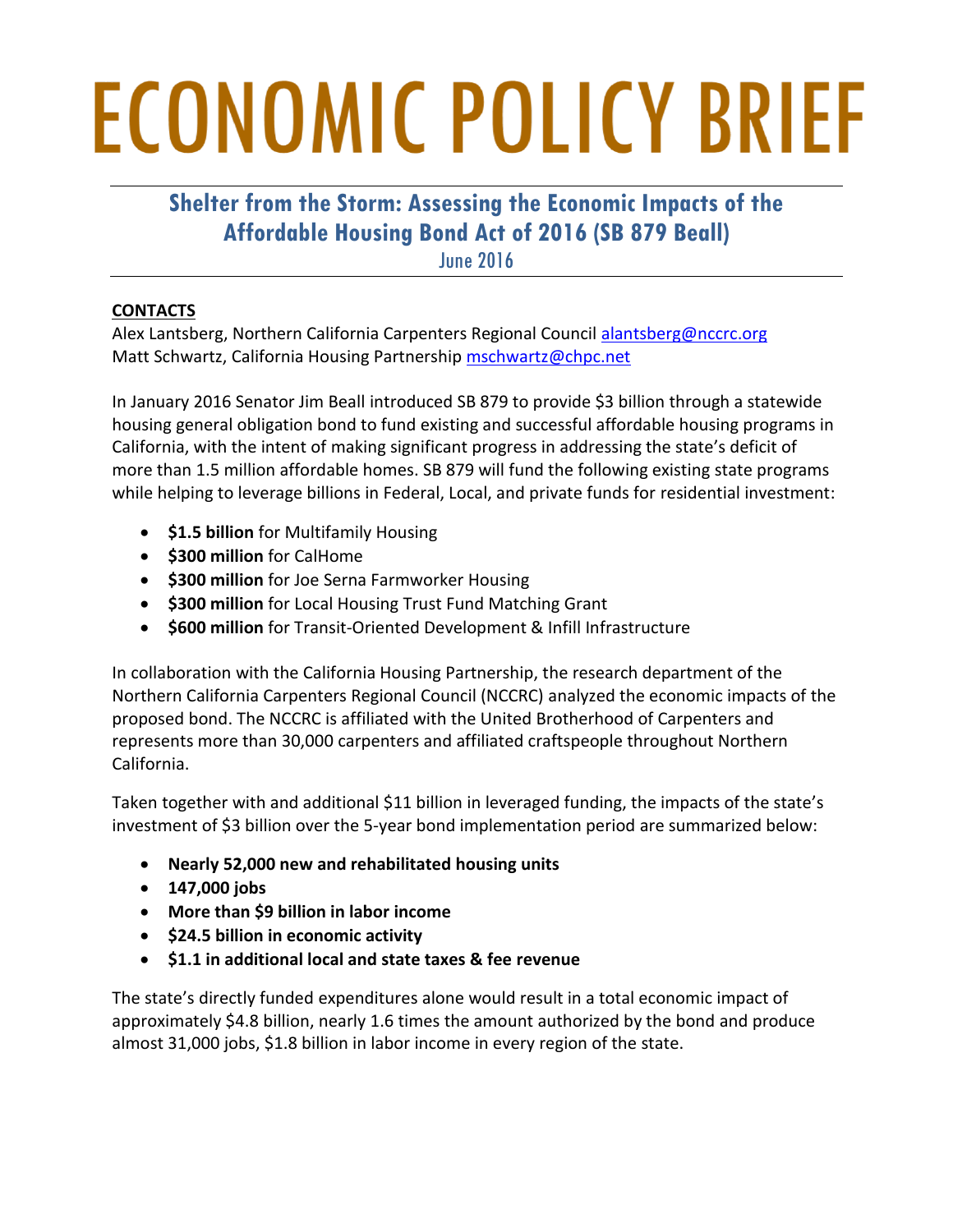Shelter from the Storm: Assessing the Economic Impacts of the Affordable Housing Bond Act of 2016 (SB 879 Beall) June 2016

The financial returns to the state's economy produced by the Affordable Housing Bond go beyond simply direct program expenditures because the state's investment will be leveraged several-fold through Federal Low Income Housing Tax Credits, local funds, and private investment. Based on experience with Propositions 1C (2006) and 46 (2002), the state's direct \$3 billion investment is expected to be leveraged nearly fourfold to inject an additional \$11.1 billion into California's economy.<sup>1</sup>





Design, development, and construction of the 52,000 housing units made possible as a result of the Affordable Housing Bond Act will create nearly 60,000 jobs across the state during the life of the grant program. More than 25,000 of those will be in construction occupations at family-supporting prevailing wages with health care and retirement benefits.<sup>2</sup> California's public works apprenticeship requirements will also create workforce development pathways for persons just establishing their construction careers. Additionally, this investment will create another 87,000 jobs in supporting industries (such as suppliers) as well as throughout the

<sup>&</sup>lt;sup>1</sup> Regional allocations estimates are based on historic allocations of the state's allocation of prior investments in Proposition 1C. Leverage estimates are based on program-level historical levels of the Multi-Family Housing Program and the other programs funded through Proposition 1C and Proposition 46. Cost allocations for affordable housing construction impacts are derived from the 2014 California Affordable Housing Cost Study prepared for the California Department of Housing and Community Development ("HCD"), the California Tax Credit Allocation Committee ("TCAC"), the California Housing Finance Agency ("CalHFA"), and the California Debt Limit Allocation Committee ("CDLAC"). Land purchases, comprising 9% of affordable project costs according to the TCAC report, are excluded from the impact analysis since the purchase of land does not have intrinsic economic value. <sup>2</sup> According to the 2012 Economic Census Construction 73% of workers employed in NAICS Sectors 236 Construction of Buildings & 238 Specialty Subcontractors were in construction occupations.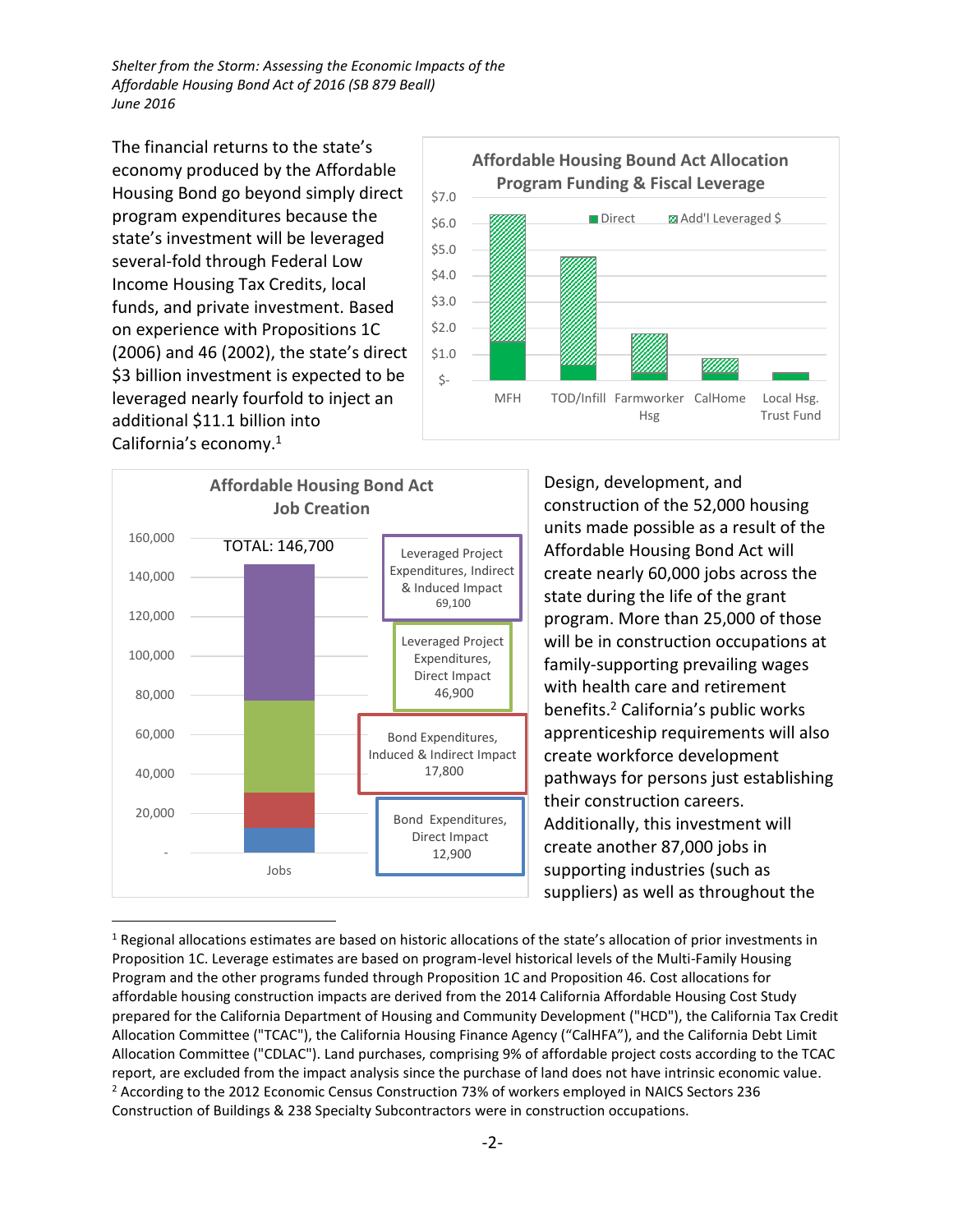*Shelter from the Storm: Assessing the Economic Impacts of the Affordable Housing Bond Act of 2016 (SB 879 Beall) June 2016*

broader economy as a result of household spending from the directly created jobs rippling through the state's economy.



Economic and job growth will also result in increases tax and fee collections for local governments and the state. The estimated state and local tax impact from the Affordable Housing Bond Act and the estimated leveraged dollars is \$1.1 billion over the 5-year program window. Business contributes the bulk of those tax revenues, with nearly \$720 million in property, sales, and use taxes. Corporate profits and dividends contribute another \$44 million and payroll taxes add more than \$23 million. Personal income, property, and sales taxes and fees make up the remaining \$342 million.